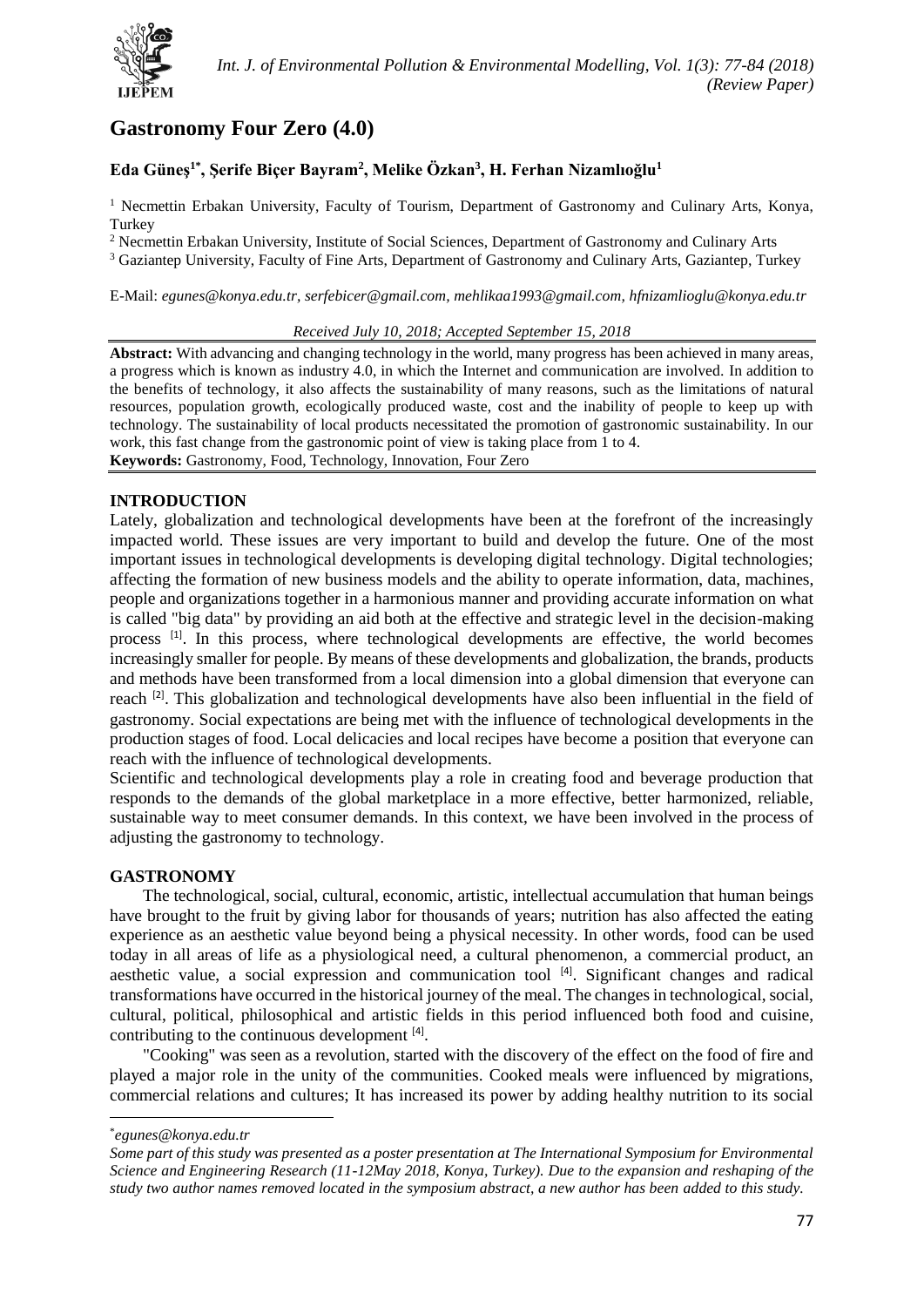attractiveness, ensuring the formation of cuisines and cultures [5,6]. Thus, new trends have emerged (Haute Cuisine, Nouvelle Cuisine, Avant-garde, New Global Kitchen, Molecular Kitchen, Nbn Kitchen, Digital Kitchen).

"Avant-garde current" is a trend in which developments in technology, communication, and transportation are influential in the process of universalizing kitchens that break free of the obligation of the chefs to comply with the strict rules of classical cuisine. The emergence of different currents promotes the universalization of culinary cultures and facilitates the accessibility of information and materials <sup>[6,7]</sup>. The national boundaries, geographical and cultural distances have been abolished in the culinary trends of the multicultural kitchens, and methods, materials, cooking techniques and taste from every part of the world have been gathered in a kitchen and a dish <sup>[7]</sup>.

It is vital not only to cultivate and eat (Gastronomy) together with developing technologies, but to eat healthy, to reach safe food according to population growth and economic characteristics. Manufacturers are finding it difficult to find qualified personnel in terms of increased cost, product diversity, accuracy and reliability. By eliminating this difficulty, the use of methods to support the production-consumption network such as automation systems, robots and social media has become widespread [8, 9]. The use of intelligent nets, which are interdependent, has thus become widespread, and many gastronomic products including bread have begun to change (Figure 1).



**Figure 1.** Changes in bread technology

# **DIGITAL GASTRONOMY**

Digital technologies; affecting the formation of new business models and the ability to work in a harmonious manner with information, data, machines, people and organizations by providing assistance both at the active and the strategic level in the continuous decision-making process and affecting the correct operation of the information called "large data" <sup>[10]</sup>. In this process, where technology develops, the world becomes a smaller living space for people. By means of these developments and globalization, the brands, products and methods have been transformed from a local dimension into a global dimension that everyone can reach [11]. These globalization and technological developments have also been influential in food and gastronomy (Figure 2). Local delicacies and local recipes have become a position that everyone can reach with the influence of technological developments.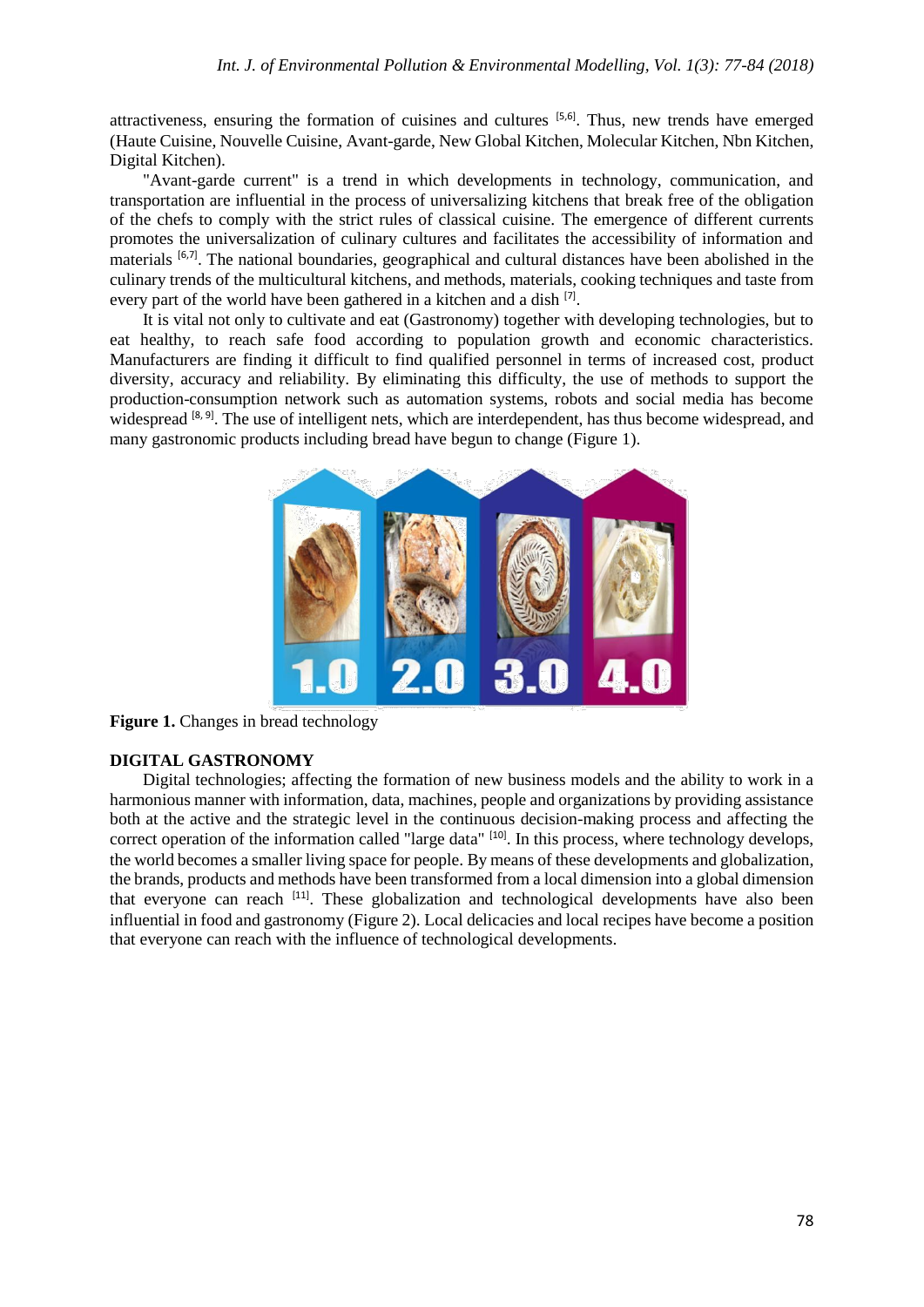

**Figure 2.** *Digital food and printing, gastronomic communication* [12]

Scientific and technological developments play a role in providing food and beverage production that responds to the demands of the global market with more efficient, better harmonized, more reliable, more sustainable production processes of the consumer's wishes <sup>[3]</sup>. Today, restaurants have made various innovations in the services they provide by using science and technology in order to make eating and drinking experience unique and extraordinary. These innovations are e-menus and edible menus besides the thematic dinners that make restaurants feel like they are in the same place in different places, to create a multi atmosphere through technology, to create a new atmosphere by combining reality with virtual images, to serve all the senses. For example, using edible paper, some operators are offering gastronomic food-based plates, so the theme becomes interesting and the food and beverage sector is entering a growing customer potential expectation <sup>[14-16]</sup>. Clients who choose e-menus according to their features and prices, offered in virtual tale with virtual reality, can watch the kitchen image during the preparation of the order without the need of the waiter, change the appearance of the table if they want and play the games on the table [17-20].

The "Industry 4.0", which is expressed in various words like "Digital Transformation", "Digitalizing Industry", "Fourth Industry Evolution", has affected the sectors of our country's economy as well as the whole world <sup>[21]</sup>. The change in gastronomy is mainly due to the innovations in food and industry. The food industry not only serves as a kitchen, but also affects people in an environmental, social and economic sense. The most relevant digital applications with respect to the issue in industry 4.0 can be described as follows  $[3,21, 22]$ .

- Internet for Everything (IOT) and Cloud systems
- Additional Production and 3D printing
- Industrial Large Data
- Prefetching technologies (Increased Reality / Virtual reality / Computer vision)
- Automation and Intelligent Robots
- Cyber security

### **HUMAN-ROBOT COOPERATION AND 3D WRITERS IN GASTRONOMY**

Significant developments have been made in human-robot cooperation, one of the decisive principles of Industry 4.0. Besides having the skills that people can not copy by machines, robots have life-enhancing effects. Nowadays, in many new applications besides unmanned - dark intelligent factories, man and machine work hand in hand in Human - robot cooperation.In the simplest case, whipping a cake is used in general kitchen appliances, the mixers are now using technology to produce easier, quicker and more continuous production of products using larger mixer units. Human production; control and follow-up work, the robots do physically tiresome and wrist-based work, so hand-arm vibrations are reduced. Thus, both contribute to their own special abilities  $[21]$ . It is known that we will have more life together with the Industrial 4.0 revolution in a wide range of robots, from the industrial sector to the kitchen space and personal use <sup>[23]</sup>.

Cooking is one of the important actions in our lives, and many applications are designed to be a skilled robot chef who can follow product prescriptions, both in the home environment and in the industrial environment. For example; cookie-baking robots can place materials, mix them in the right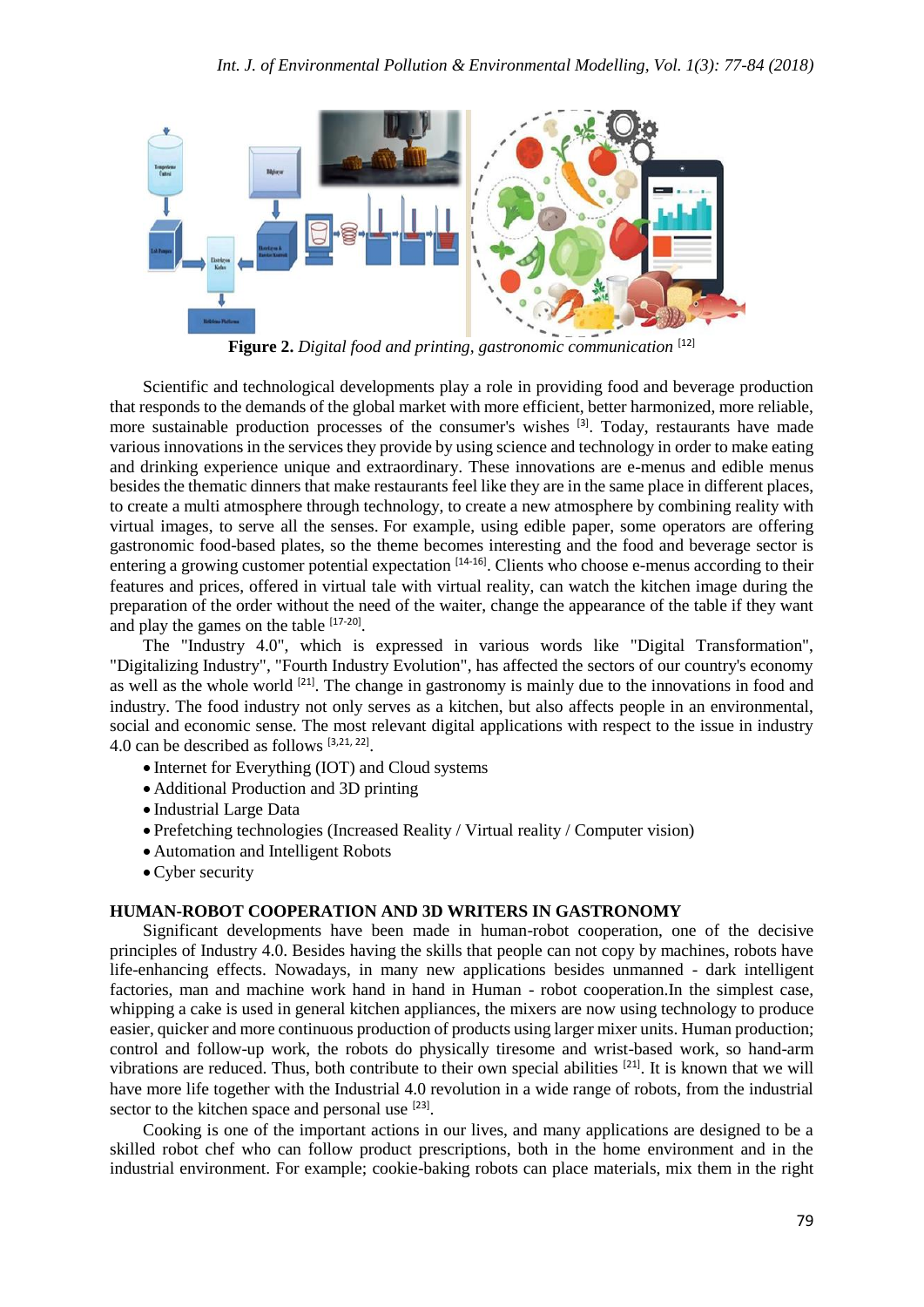order, and pour the prepared mixture into the furnace tray. Equipped with library knowledge, these robots can perform basic tasks such as collecting, placing or pouring an object and work that can be done daily. These robots are effective in saving time <sup>[24]</sup>. A study on "The Future of Employment" <sup>[23, 24]</sup> Robotics and digitization In the first place, the restaurant-café waiters were among the most suitable for computerization<sup>[25]</sup>.

In the gastronomy sector, food stamps designed with 3D printers, production presses are being made with raw materials. The predominantly unacceptable 3D culinary art print is presented to consumers with the use of products tailored to individual needs and preferences [25] . With the aid of computers, 3D printer materials, which are called '' FOODINI '', are laid down to prepare a lot of food, which is sold as ready-to-eat food, to make it easier and quicker with fresh materials [23].

Unlike these robotic technolo- gies, food printing; It combines 3D printing (3DP) and digital gastronomy techniques to produce food items with customization such as image, color, flavor, texture and nutritional value. 3DP is designed as a digitally controlled construction process that creates a layer of complex solid form in layers and applies staged passes or chemical reactions to bring the layers together (Figure 2). Digital gastronomy is the application of food cooking process knowledge to food production; in this way our eating experiences extend beyond taste to include all aspects of gastronomy <sup>[26]</sup>. The combination of 3DP and digital gastronomy techniques can digitally visualize everything related to food, thus creating a new field for new food production. Ultimately, with a customized food design in the form of a digital 3D model, the plates will be transformed into a product and will be seen as a gastronomic element [27].

#### **EFFECTS OF 3D PRINTERS**

In terms of gastronomy 3D printers require food production first. For this, foodstuffs which are solid, semi-solid or in powder form are used. Once information is entered into the computer environment, the food is divided into categories to know the print; naturally printable materials, nonprintable traditional foodstuffs and alternative materials. Various foods are produced using sugar, liquid chocolate, cheese, cream, pasta dough and pasta (Figure 3-6). But 3D prints can not print vegetable and fruit group foods rich in protein-rich meat and vitamins [28]. To counter this problem, edible insect species are mixed with the desired product in powder or liquid form and supported production [28].



**Figure 3.** The first full meal that can be fully printed by the 3D printer <sup>[29]</sup>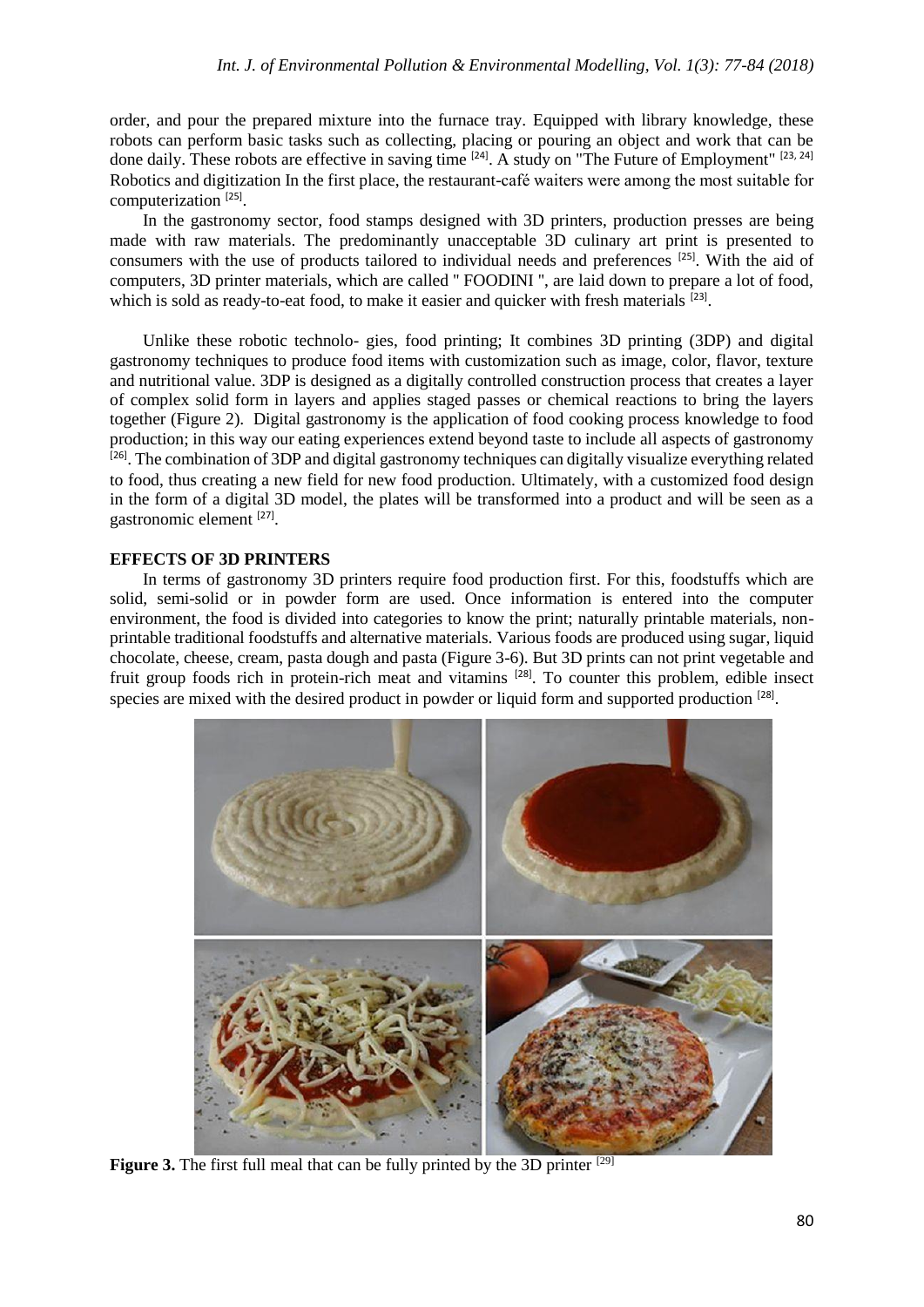

**Figure 4.** 3D printing application (a), 3D printing application (b) [30, 31]



**Figure 5.** 3D printing chocolate and confectionery (a), Hamburger (b)  $[32, 33]$ 



Figure 6. Plate prepared in the first 3D restaurant opened in London<sup>[34]</sup>

Foods shaped in the kitchen with computers and printers have a complex structure the convenience of the production of gastronomy has changed the way of digitalization and 3D system.In addition, different tissues easily come together to reduce the production period of custom-designed products (birthday cake [36]) and the possibility of obtaining the same product, namely the increase in standardization, affects the views of the operators in this area positively. Thus, the application of standard prescriptions is facilitated. In the future, foods produced from 3D printers will also be involved in healthy food production, and it is thought to be useful for diets that require special nutrition (diabetes, celiac, etc.). Also, with this technology it is thought that it is possible to transform the food components into a new product without harming the food, considering the nutritional type and the customer is thought to be easier and quicker to serve  $[24,35]$ . Many companies introduced food cartridges in customized concepts with 3D printers  $[24, 37, 38]$ . The concept of digital gastronomy was presented by the Massachusetts Institute of Technology (MIT) with its design and challenges <sup>[39]</sup>. Along with all these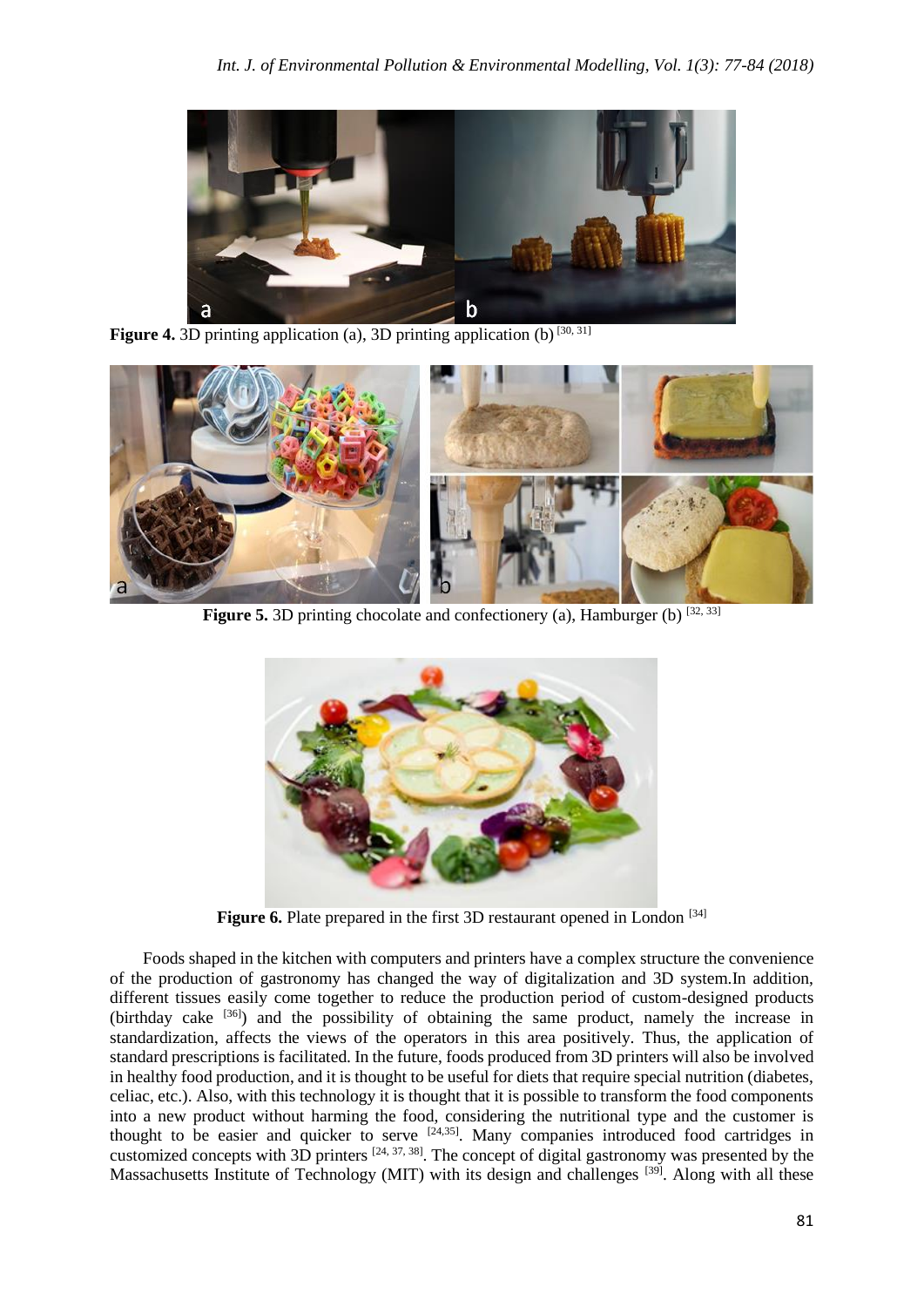positive features, the difficulties and reliability problems suggest the sustainability of the currently developing technology in gastronomy. For this, it is necessary to understand the consumption and application potential in the market  $[24]$ . The system, which is also considered as an influence system:

- Customized food design (shape, taste and color)
- Personalized nutrition (individual, diet, health, body type)
- Simplification of the food supply chain (short time, reasonable price and easy transport)
- Reshaping of processing technologies (shaping, baking, etc.)

• Process design and digitization (Food data, computer data base, handbook and theoretical calculations)

• Microencapsulation / nanocapsulation for state-of-the-art in-house design

• Chemical image for quality control and food safety

• New biological methods for food safety etc. methods are thought to be able to contribute to gastronomy and cuisine by developing interactions between processes [24, 40].

#### **GASTRONOMY AND SOCIAL MEDIA**

In our daily life, everyone became social media users, becoming a sign of food and beverage culture as well as providing communication between individuals and individuals. Businesses are pushing this area with various digital elements in order to attract consumers to this area, not being able to reach customers with traditional marketing communication methods; new markets are created in virtual environments such as the Internet, online or social media, advertisements, visual shows [41]. The use of gastronomic social media has become a daily trend for people to browse, thousands of pages like recipes, blogs, and even bloggers that add fame to their reputation. The best examples are facebook and Instagram cooking pages, YouTube channels, programs and competitions on television.

Previously, the notebooks on which the recipes were written one by one have now moved their place to this digitalization. Thus, different kitchens, different baking and presentation techniques and many tariffs are spreading to people in a short time  $[41]$ . Of course, non-social non-social smartphones reach out to consumers through enriched applications on the web, including nutritional recommendations, food traceability, procurement support, and wasted efforts.

#### **RESULT**

Despite the fact that there is a simple to confusing path in the field of gastronomy which is trying to keep pace with technological progress, people still accept the process. People, like the slow food movement that is against the fast food trend, have an instinctive approach to protecting natural and local products. However, in the case of technological products, the taste of regional / traditional products is not sufficient for the absence of the touch, which changes our point of view towards technology. For example, it can be said that the bread made with sour fermented bread is not only seen as a show only with 3D printer but as a show, it does not keep the handmade of tulumban made with routine machines which are perceived as traditional taste.So although the transition from one to four in the food industry provides cultural interaction and convenience, as a phenomenon that needs to be developed in terms of applicability and universality, sustainability and acceptability. The process should be developed and the design and manufacturing must be proven by models that are appropriate, reasonable and nutritional enriched. The system should be transformed into a cultural piece. Although there are a large number of food press technologies available today, it seems to be a long way to further develop them for commercial use. The versatility of domestic cooking or catering on the gastronomic journey includes food, sanitary-industry-digital environments to provide consumers with high quality, freshly prepared food items, personalized nutrition, and new flavors, tissues and shapes for users to create entirely new dining experiences.

# **REFERENCES**

[1] http://www.ainia.es/insights/el-futuro-es-hoy-la-fabrica-de-alimentos-4-0

- [2] Şahin, I., 2003. New approaches in globalization, digital technology and education.Turkish Journal of Educational Sciences, Vol. 1(4), 1-10.
- [3] Luque, A., Peralta, M. E., De lasHeras, A., Córdoba, A., 2017. State of the Industry 4.0 in the Andalusian food sector. Procedia Manufacturing, Vol. 13, 1199-1205.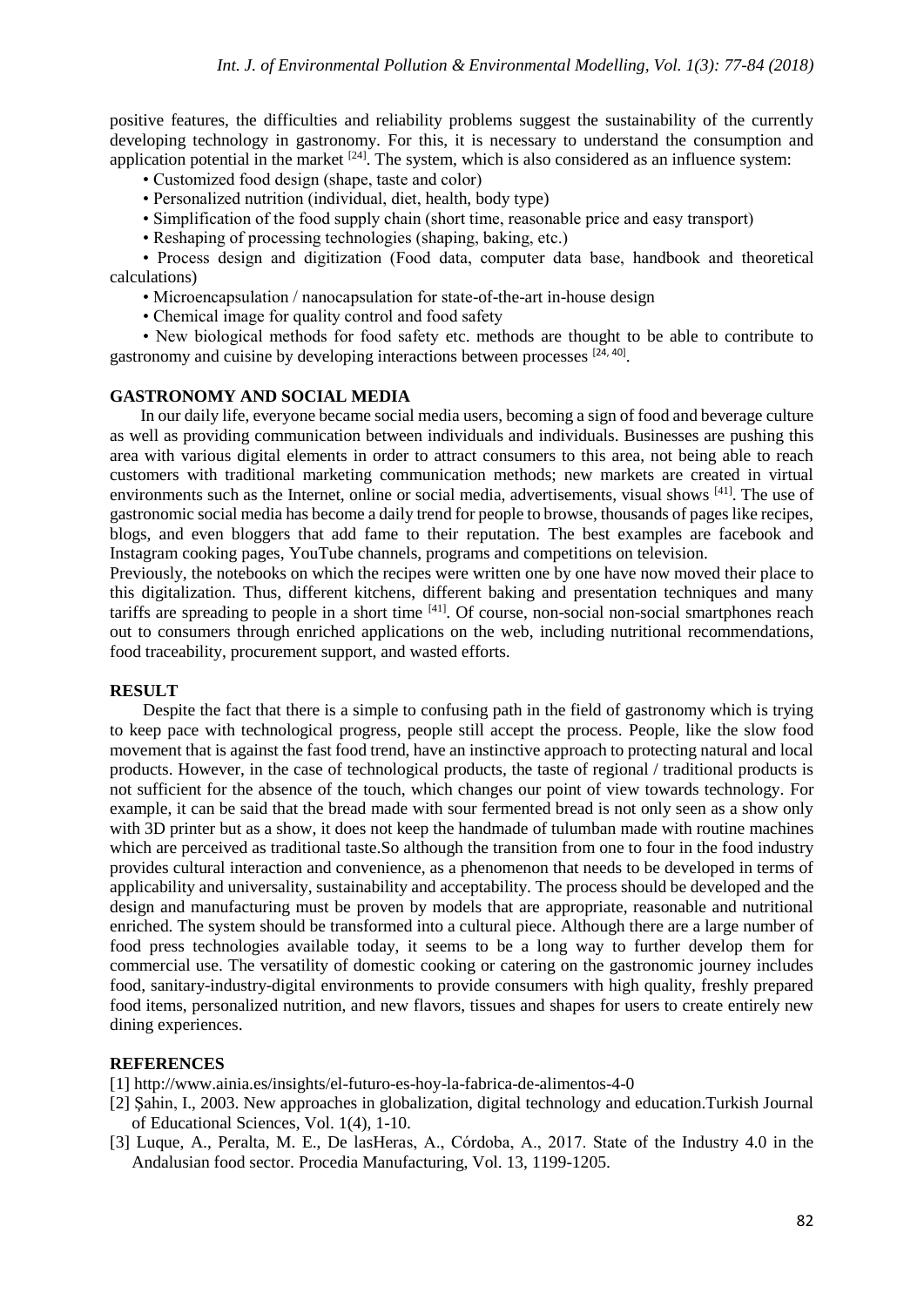- [4] Aksoy, M., Üner, E. H., 2016. The Effects of Innovative Kitchen Trends on the Food and Beverage Businesses Shaping Refined Cuisine and Refined Cuisine. Gazi University Journal of Social Sciences, Vol. 3(6), 1-17.
- [5] Armesto, F. F., 2007. Living For Eating. Istanbul: Communications Publications.
- [6] Rao, H., Monin, P., Durand, R., 2003. Institutional change in Toque Ville: Nouvelle cuisine as an identity movement in French gastronomy. American Journal Of Sociology, Vol. 108(4), 795-843.
- [7] Scarpato, R., Daniele, R., 2003. New Global Cuisine: Tourism, Authenticity and Sense of Place in Postmodern Gastronomy. Food Tourism Around The World: Development, Management and Markets, 296-313.
- [8] World Robotics, 2016. Executive Summary World Robotics 2016 Industrial Robots.
- [9] Frey, C. B., Osborne, M. 2013. The future of employment. How susceptible are jobs to computerisation.
- [10] http://www.ainia.es/insights/el-futuro-es-hoy-la-fabrica-de-alimentos-4-0
- [11] Şahin, İ., 2003. Globalization, New Approaches in Digital Technology and Education. Turkish Journal of Educational Sciences,Vol. 1(4).
- [12] Bostancı, Ş., Yanmış, D., 2017. 3D printing and digital gastronomy. Congress of the Future of Tourism, Mersin.
- [13] Aksoy, M., Akbulut, B. A., 2016. Evaluation of Technological Innovations in Restaurants in terms of Experience Marketing. file:///C:/Users/NEU/Downloads/AksoyveAkbulut.pdf
- [14] Pine, B. J., Gilmore, J. H., Cinemre, L., 2012. Experience Economy. Optimist Publications
- [15] Wikipedia, 2016. https://en.wikipedia.org/wiki/Moto\_(restaurant)
- [16] Mac Con Iomaire, M., 2009. The emergence, development and influence of French Haute Cuisine on public dining in Dublin restaurants 1900-2000: an oral history. Doctoral, 12.
- [17] Inamo Restoran, 2016. http://www.inamo-restaurant.com
- [18] Spence, C., Piqueras-Fiszman, B., 2013. Technology at the dining table. Flavour, Vol. 2, 2-13.
- [19] Echtler, F.,Wimmer, R., 2013. The Interactive dining table. Human Factors in Computing Systems Conference . Paris: ACM
- [20] Margetis, G., Grammenos, D., Zabulis, X., Stephanidis, C., 2013. iEat: An interactive table for restaurant customers' experience enhancement. HCI International Conference-Communications in Computer and Information Science, p. 666-670. Springer-Verlag Berlin Heidelberg
- [21] Fırat, S. U., Fırat, O. Z., 2017. A comparative study on Industrial Revolution 4.0: Concepts, global developments and Turkey. Toprak Işveren Magazine, 114.
- [22] <http://www.fundacionctic.org/sat/articulo-los-habilitadores-digitales-de-la-industria-40>
- [23] <https://youtu.be/KYPsKRB2I9s>, Access: 02.04.2018
- [24] Sun, J.,Peng, Z., Zhou, W., Fuh, J. Y., Hong, G. S., Chiu, A., 2015. A review on 3D printing for customized food fabrication. Procedia Manufacturing, Vol. 1, 308-319.
- [25] World Economic Forum. (2016, January). The future of jobs: Employment, skills and workforce strategy for the fourth industrial revolution. In World Economic Forum.
- [26] Van Bommel K., Spicer, A. 2011. Hail the snail: hegemonic struggles in the slow food movement. Organization Studies, vol. 32(12), 1717-1744.
- [27] Levy, G. N., Schindel, R., Kruth, J. P., 2003. Rapid manufacturing and rapid tooling with layer manufacturing (LM) technologies: state of the art and future perspectives. CIRP Annals-Manufacturing Technology, Vol. 52, 589–609.
- [28] Izdebska, J., Zolek-Tryznowska, Z., 2016. 3D food printing–facts and future. Agro FOOD Industry Hi Tech, Vol. 27, 2.
- [29[\]https://www.treehugger.com/green-food/3d-print-your-pizza-foodini-home-printer.html](https://www.treehugger.com/green-food/3d-print-your-pizza-foodini-home-printer.html) (Date of access: 02.05.2018)
- [30[\]http://www.thisiscolossal.com/2015/03/edible-growth-3d-printed-living-food-that-grows-before](http://www.thisiscolossal.com/2015/03/edible-growth-3d-printed-living-food-that-grows-before-you-eat-it/)[you-eat-it/](http://www.thisiscolossal.com/2015/03/edible-growth-3d-printed-living-food-that-grows-before-you-eat-it/)
- [31[\]https://blog.lacolombe.com/2018/01/26/culinary-meets-age-3d-printing/future-of-food-3d](https://blog.lacolombe.com/2018/01/26/culinary-meets-age-3d-printing/future-of-food-3d-printers-foodini-xlarge-header/)[printers-foodini-xlarge-header/](https://blog.lacolombe.com/2018/01/26/culinary-meets-age-3d-printing/future-of-food-3d-printers-foodini-xlarge-header/)
- [32]<http://www.fablabconnect.com/3d-printed-food/>
- [33[\]https://www.irishtimes.com/business/fancy-a-pizza-or-a-dish-of-tasty-insects-3d-printing-can](https://www.irishtimes.com/business/fancy-a-pizza-or-a-dish-of-tasty-insects-3d-printing-can-help-you-with-that-1.1911914)[help-you-with-that-1.1911914](https://www.irishtimes.com/business/fancy-a-pizza-or-a-dish-of-tasty-insects-3d-printing-can-help-you-with-that-1.1911914)
- [34]<https://www.dunyahalleri.com/dunyanin-ilk-3d-baski-restorani/>